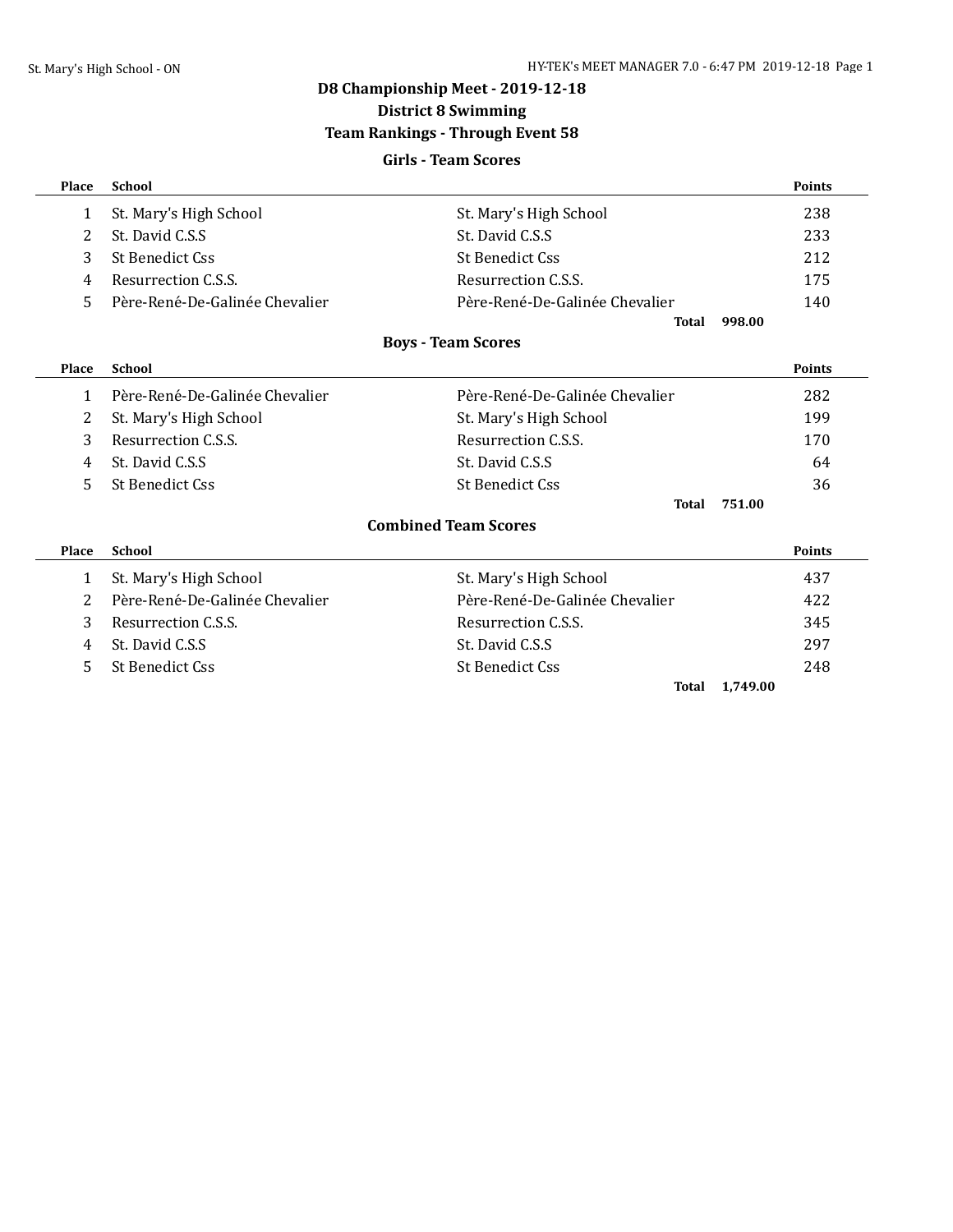# **Individual Rankings - Through Event 52**

## **15 & Under Girls - Individual Scores**

| Place | <b>Name</b>              | Age | <b>School</b>                  | <b>Points</b> |
|-------|--------------------------|-----|--------------------------------|---------------|
| 1     | Kirkup, Alex             | 14  | St. David C.S.S-ON             | 25            |
| 2     | Fewster, Marisa          | 15  | St Benedict Css-ON             | 22            |
| 3     | Spehar, Paige            | 14  | St. Mary's High School         | 20            |
| 4     | Chai, Victoria           | 14  | St. Mary's High School         | 18            |
| 5     | Al-aoussi, Karima        | 14  | Père-René-De-Galinée Chevalier | 17            |
| 6     | Mercier, Madison         | 15  | St Benedict Css-ON             | 16            |
| 7     | Fischbach, Tabitha       | 15  | Resurrection C.S.S.            | 14            |
| 7     | Mackenzie, Aislinn       | 14  | St Benedict Css-ON             | 14            |
| 9     | Kathen, Natalie          | 14  | St. Mary's High School         | 13            |
| 10    | MacGillivray, Rachel     | 14  | Père-René-De-Galinée Chevalier | 12            |
| 11    | Porter, Grace            | 14  | St. Mary's High School         | 10            |
| 12    | Armitage, Dacia          | 14  | Resurrection C.S.S.            | 8             |
| 12    | Cormier, Jace            | 14  | Resurrection C.S.S.            | 8             |
| 14    | Woodall, Mackenzie       | 14  | St. Mary's High School         | 7             |
| 14    | Cassidy, Aimee           | 15  | St Benedict Css-ON             | 7             |
| 16    | Karaba, Brooke           | 14  | St. Mary's High School         | 6             |
| 16    | Lavoie-Lemee, Emmanuelle | 14  | Père-René-De-Galinée Chevalier | 6             |
| 16    | Kauk, Lana               | 15  | St. David C.S.S-ON             | 6             |
| 19    | Voisin, Cheyenne         | 14  | St. Mary's High School         | 5             |
| 19    | Taylor-Peckover, Abigail | 14  | St. Mary's High School         | 5             |
| 21    | Lee, Sarah               | 15  | St Benedict Css-ON             | 4             |
| 21    | Cronkwright, Sydney      | 15  | Père-René-De-Galinée Chevalier | 4             |
| 21    | Brinzan, Rachel          | 14  | St. David C.S.S-ON             | 4             |
| 24    | Kaufman, Leanne          | 15  | Resurrection C.S.S.            | 3             |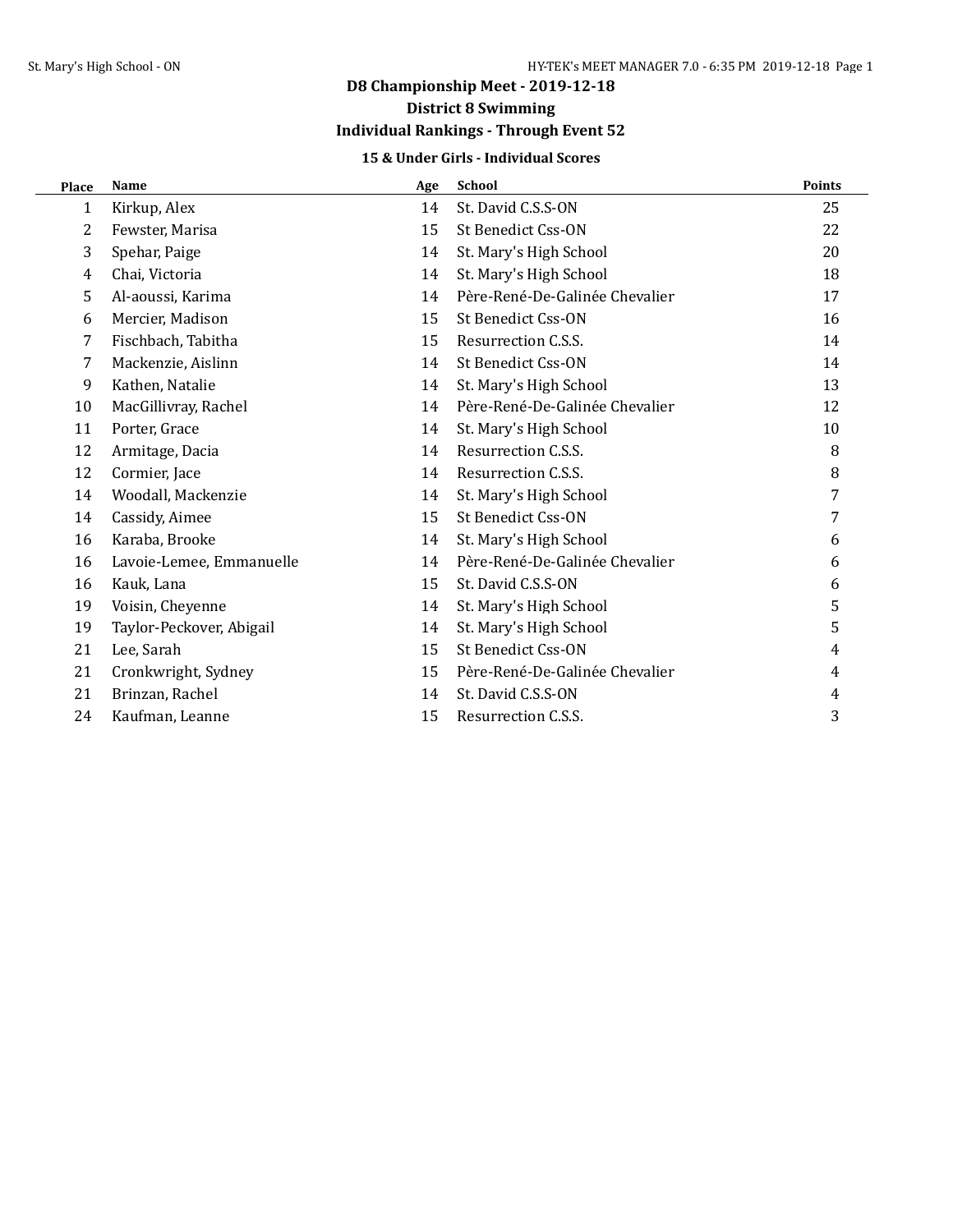# **Individual Rankings - Through Event 52**

## **15 & Under Boys - Individual Scores**

| <b>Place</b> | Name                | Age | School                         | <b>Points</b> |
|--------------|---------------------|-----|--------------------------------|---------------|
| 1            | Johnston, Jack      | 14  | St. Mary's High School         | 26            |
| 2            | Pusztahegyi, Markus | 15  | St. Mary's High School         | 22            |
| 3            | Sabado, Dominic     | 15  | Resurrection C.S.S.            | 20            |
| 4            | Hodd, Zach          | 14  | St. Mary's High School         | 18            |
| 5            | Stapleton, Andrew   | 15  | St. David C.S.S-ON             | 17            |
| 6            | Morales, Connor     | 15  | Resurrection C.S.S.            | 15            |
| 7            | Smith, Braedan      | 15  | St. David C.S.S-ON             | 13            |
| 8            | Lesperance, Luke    | 14  | St. Mary's High School         | 11            |
| 9            | Hartman, Mitchell   | 15  | St. David C.S.S-ON             | 8             |
| 10           | Murray, Anthony     | 14  | St. David C.S.S-ON             | 7             |
| 11           | Wells, Adain        | 15  | St. Mary's High School         | 6             |
| 11           | Lubitz, Danny       | 15  | St. Mary's High School         | 6             |
| 11           | Woroch, Brandon     | 14  | St. Mary's High School         | 6             |
| 14           | Almeida, Nicholas   | 15  | Père-René-De-Galinée Chevalier | 5             |
| 15           | Ward, Adam          | 15  | St. Mary's High School         | 2             |
| 16           | Jones, Skye         | 14  | St. David C.S.S-ON             |               |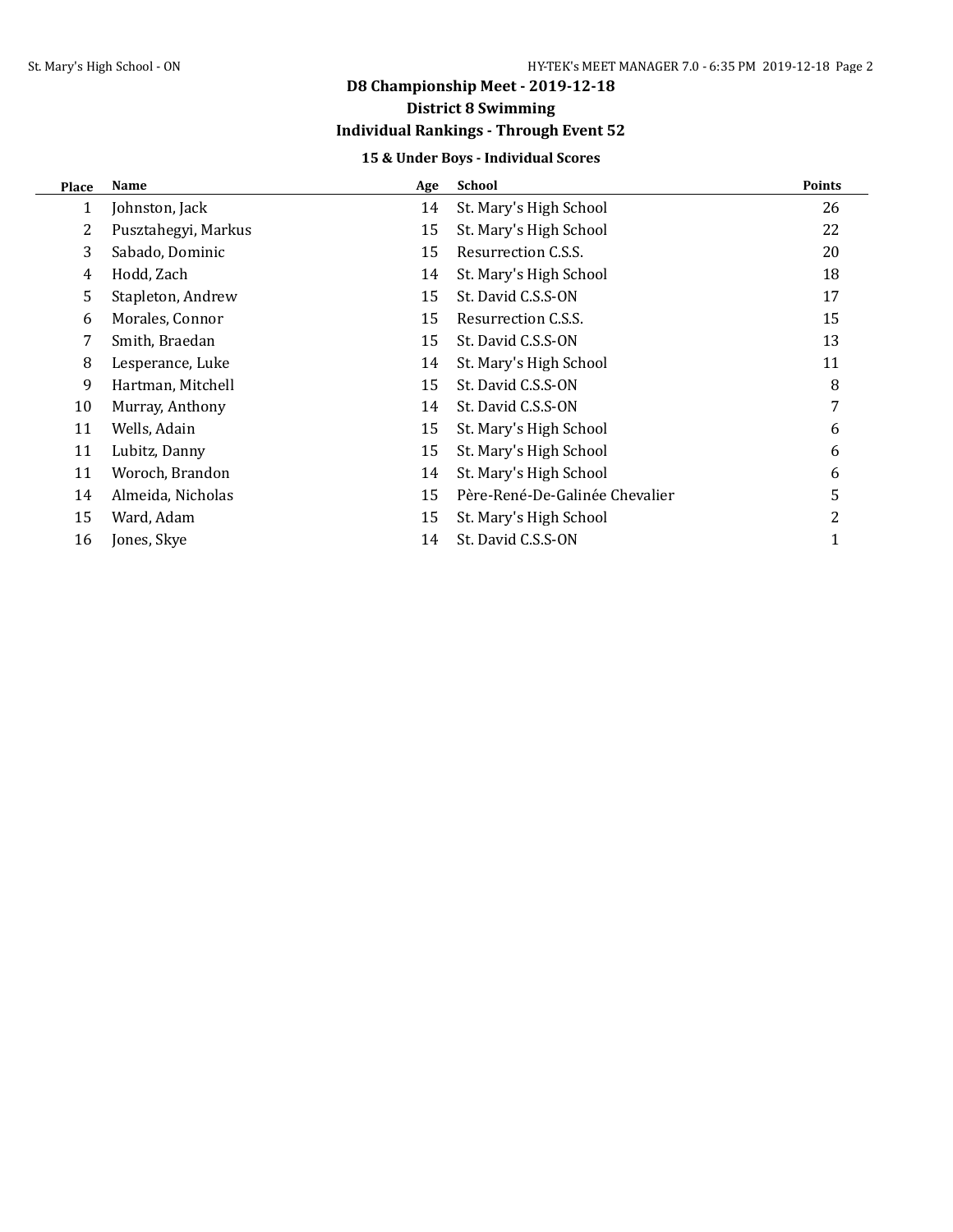# **Individual Rankings - Through Event 52**

## **16-19 Girls - Individual Scores**

| Place | Name             | Age | <b>School</b>          | <b>Points</b> |
|-------|------------------|-----|------------------------|---------------|
| 1     | Davis, Delaney   | 17  | St. David C.S.S-ON     | 30            |
| 2     | Hinsperger, Kate | 17  | St. David C.S.S-ON     | 24            |
| 3     | Stark, Emmaline  | 17  | Resurrection C.S.S.    | 22            |
| 4     | Yuhasz, Abbey    | 17  | Resurrection C.S.S.    | 21            |
| 5     | Fabian, Gillian  | 16  | St. David C.S.S-ON     | 20            |
| 6     | Chenier, Maddi   | 17  | St. Mary's High School | 18            |
| 7     | Talbot, Zoe      | 16  | St Benedict Css-ON     | 16            |
| 8     | Joseph, Victoria | 17  | St Benedict Css-ON     | 15            |
| 9     | Keating, Taylor  | 17  | St. Mary's High School | 13            |
| 10    | Nigh, Elizabeth  | 16  | St. Mary's High School | 12            |
| 11    | Peplinski, Lily  | 17  | Resurrection C.S.S.    | 11            |
| 11    | Galway, Riley    | 16  | St Benedict Css-ON     | 11            |
| 11    | Gardin, Avery    | 17  | St Benedict Css-ON     | 11            |
| 14    | Canini, Claire   | 17  | St. David C.S.S-ON     | 10            |
| 14    | Baleta, Iva      | 16  | St. David C.S.S-ON     | 10            |
| 16    | Evans, Emily     | 16  | Resurrection C.S.S.    | 7             |
| 17    | Busse, Kristen   | 16  | St. David C.S.S-ON     | 6             |
| 18    | Shaver, Natalie  | 17  | St. Mary's High School | 4             |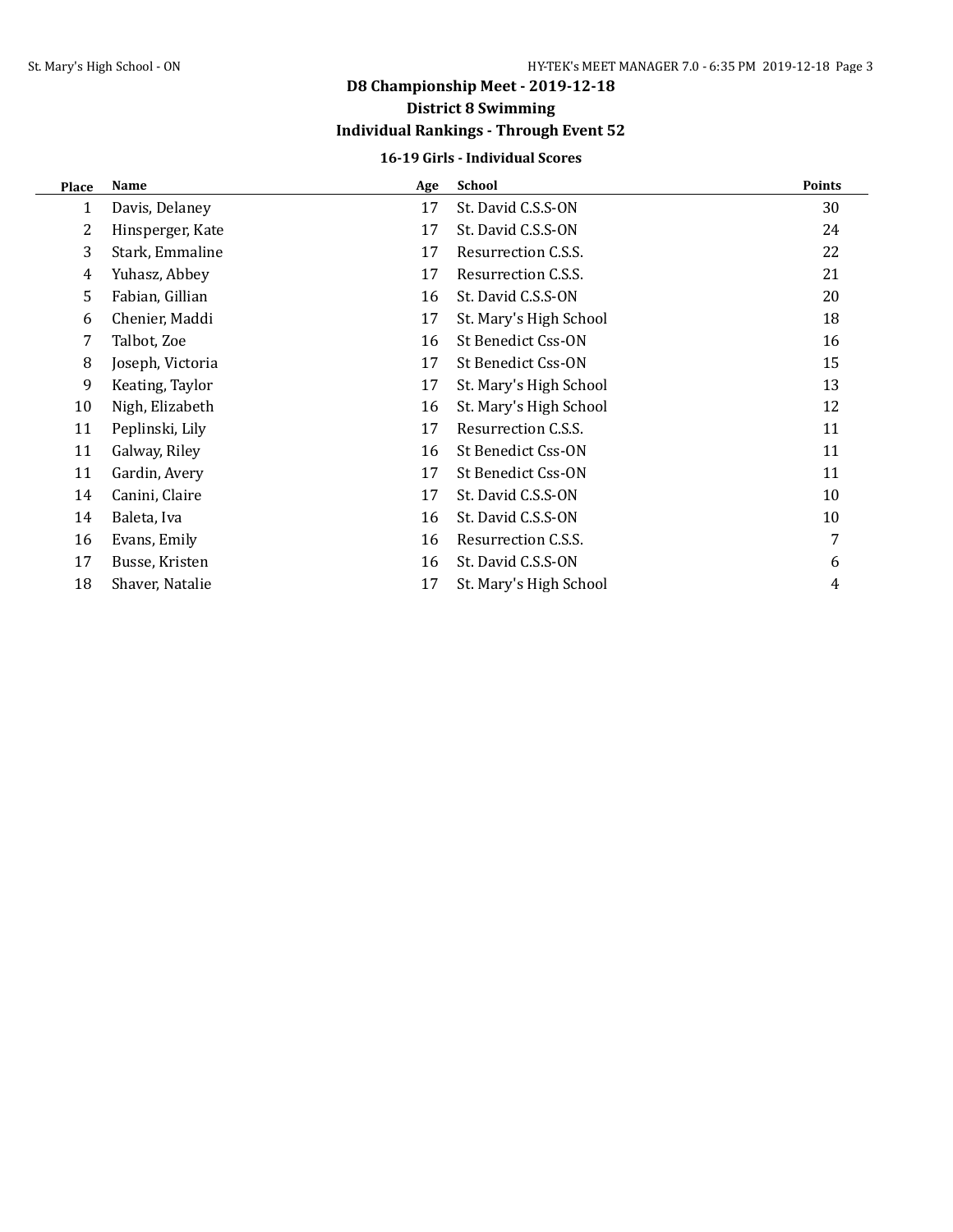# **Individual Rankings - Through Event 52**

## **16-19 Boys - Individual Scores**

| <b>Place</b> | Name                   | Age | School                         | <b>Points</b> |
|--------------|------------------------|-----|--------------------------------|---------------|
| 1            | Al-Aoussi, Mehdi       | 17  | Père-René-De-Galinée Chevalier | 30            |
|              | Moodley, Leo           | 16  | Resurrection C.S.S.            | 27            |
| 3            | Murillo-Reyes, Brandon | 17  | St. Mary's High School         | 26            |
| 4            | Karpets, Andrij        | 17  | Resurrection C.S.S.            | 24            |
| 5.           | Benest, Patrick        | 16  | Resurrection C.S.S.            | 23            |
| 6            | Lavoie-Lemee, Étienne  | 17  | Père-René-De-Galinée Chevalier | 20            |
| 7            | Czevar-Jacobs, Brandon | 16  | St Benedict Css-ON             | 17            |
| 8            | Pavlyshyn, Maksym      | 16  | Père-René-De-Galinée Chevalier | 16            |
| 9            | Putros-Toma, Manasseh  | 16  | St. Mary's High School         | 15            |
| 10           | Zunic, Matthew         | 16  | Resurrection C.S.S.            | 14            |
| 11           | Lemay, Curtis          | 16  | Père-René-De-Galinée Chevalier | 12            |
| 12           | Waller, Cole           | 17  | St. Mary's High School         | 7             |
| 13           | Jiang, Boyang          | 17  | Resurrection C.S.S.            | 4             |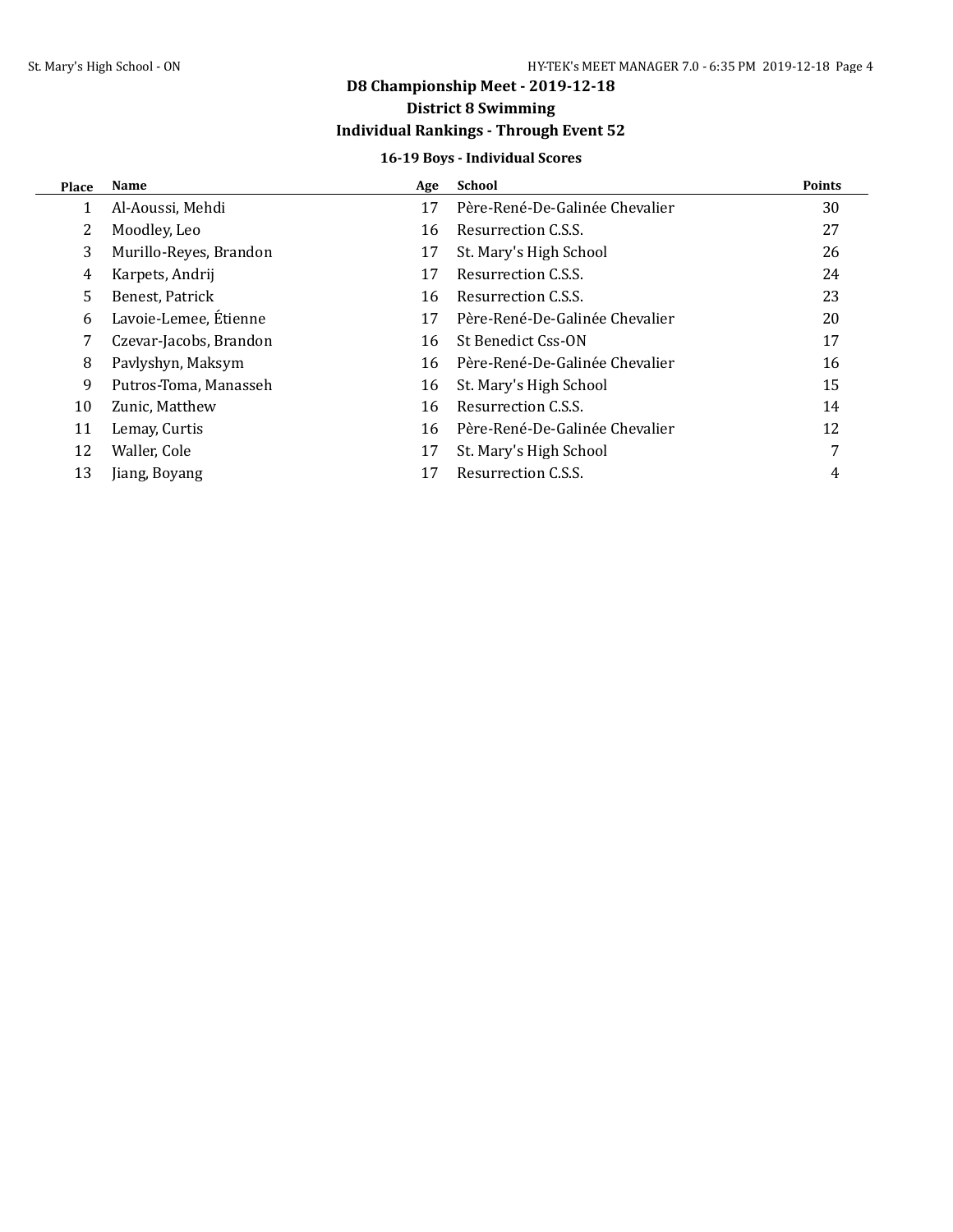# **Individual Rankings - Through Event 46**

## **Girls - Individual Scores - Open Division**

| <b>Place</b> | <b>Name</b>       | Age | <b>School</b>                  | <b>Points</b> |
|--------------|-------------------|-----|--------------------------------|---------------|
|              | Cronin, Brooke    | 16  | Resurrection C.S.S.            | 28            |
|              | Caron, Ava        | 17  | Père-René-De-Galinée Chevalier | 28            |
| 3            | Heinbuch, Emma    | 14  | St. David C.S.S-ON             | 26            |
| 4            | Dodge, Emily      | 16  | Resurrection C.S.S.            | 25            |
| .5           | Caron, Hannah     | 15  | Père-René-De-Galinée Chevalier | 23            |
| 6            | Gould, Ashley     | 15  | St Benedict Css-ON             | 18            |
| 6            | Rondilla, Natalie | 16  | St. David C.S.S-ON             | 18            |
| 6            | Dudas, Lidia      | 15  | St. Mary's High School         | 18            |
| 9            | Lemke, Sarah      | 16  | St Benedict Css-ON             | 14            |
| 10           | Bellamy, Mikayla  | 14  | St. Mary's High School         | 13            |
| 11           | Dobbie, Lauren    | 14  | Père-René-De-Galinée Chevalier | 12            |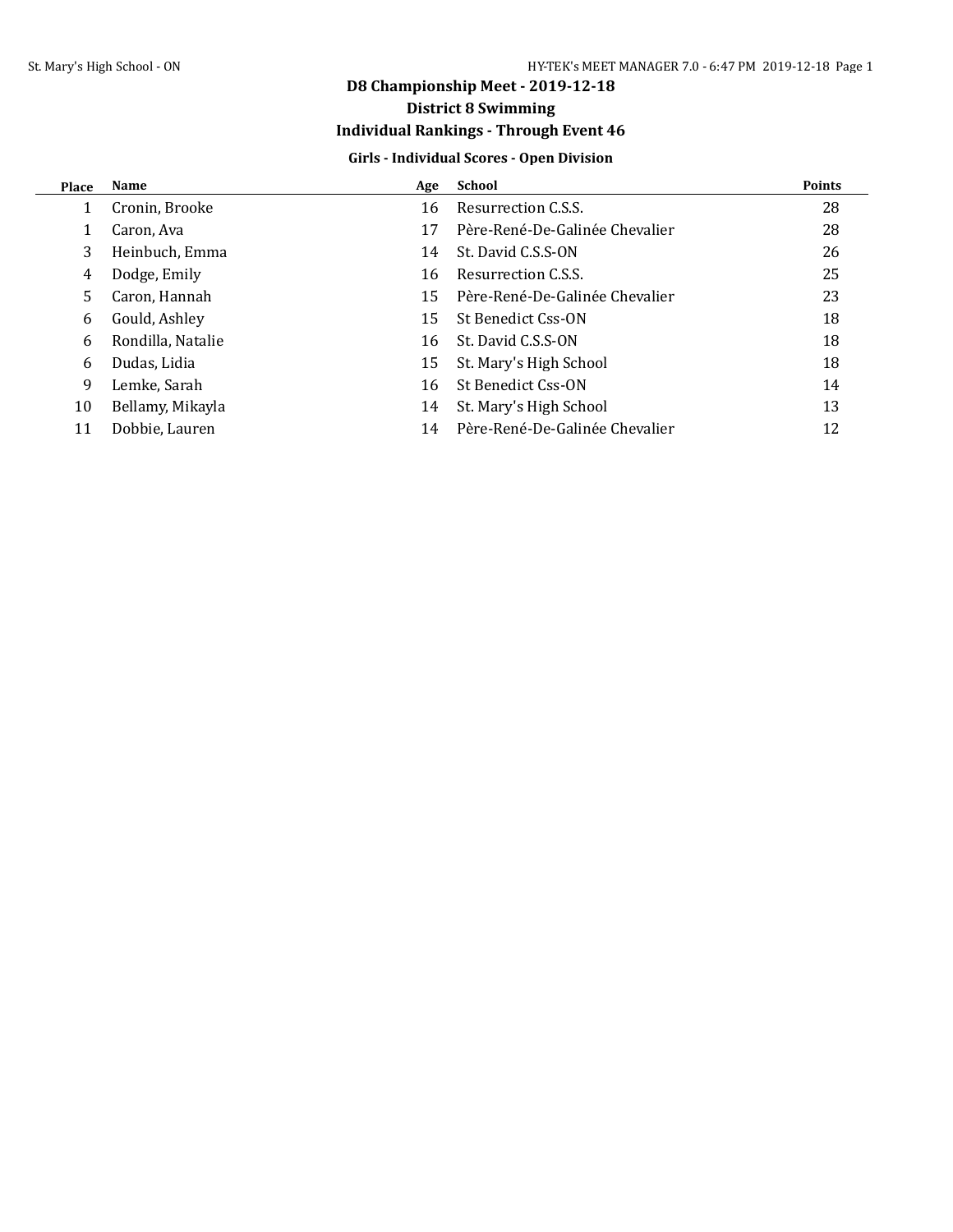# **District 8 Swimming**

# **Individual Rankings - Through Event 46**

## **Boys - Individual Scores - Open Division**

| <b>Place</b> | Name                    | Age | School                         | <b>Points</b> |
|--------------|-------------------------|-----|--------------------------------|---------------|
|              | Landry, Luc             | 14  | Père-René-De-Galinée Chevalier | 26            |
|              | MacGillivray, Alexander | 16  | Père-René-De-Galinée Chevalier | 25            |
|              | Jensen, Erik            | 14  | Père-René-De-Galinée Chevalier | 24            |
| 4            | Li, Zevi                | 15  | Resurrection C.S.S.            | 23            |
| 5.           | Ardelean, Filip         | 15  | Père-René-De-Galinée Chevalier | 20            |
| 5.           | Landry, Nathan          | 17  | Père-René-De-Galinée Chevalier | 20            |
| 5.           | Jensen, Alex            | 16  | Père-René-De-Galinée Chevalier | 20            |
| 8            | Brazil, Peyton          | 14  | St Benedict Css-ON             | 19            |
| 9            | Lee, Jacob              | 15  | Père-René-De-Galinée Chevalier | 6             |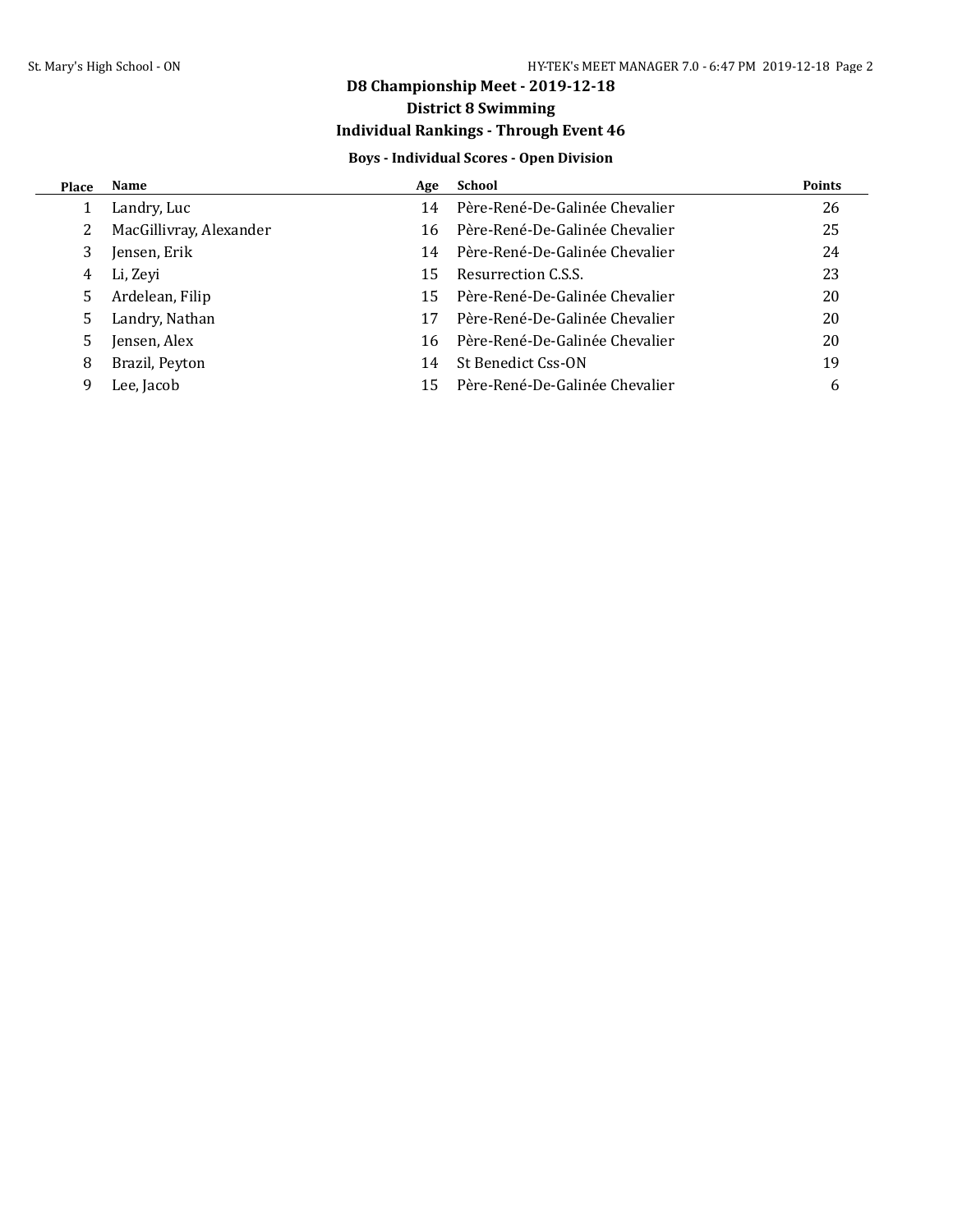# **District 8 Swimming**

**mming** 

|              | Event 1 Girls 13-19 4x50 SC Meter Medley Relay Open<br>2:15.14 | O OFSAA               |                             |              |
|--------------|----------------------------------------------------------------|-----------------------|-----------------------------|--------------|
|              | Team                                                           | Relay                 | <b>Finals Time</b>          |              |
| $\mathbf{1}$ | SDCSS-ON                                                       | A                     | 2:23.66                     | 20           |
|              | 1) Hinsperger, Kate 17                                         |                       | 2) Rondilla, Natalie 16     |              |
|              | 3) Davis, Delaney 17                                           |                       | 4) Heinbuch, Emma 14        |              |
|              |                                                                |                       |                             |              |
|              | Event 2 Boys 13-19 4x50 SC Meter Medley Relay Open<br>2:03.50  | O OFSAA               |                             |              |
|              | <b>Team</b>                                                    | Relay                 | <b>Finals Time</b>          |              |
|              | 1 PRDG                                                         | A                     | 2:01.40                     | $\mathbf{0}$ |
|              | 1) Ardelean, Filip 15                                          | 2) Jensen, Alex 16    |                             |              |
|              | 3) Landry, Nathan 17                                           |                       | 4) Al-Aoussi, Mehdi 17      |              |
|              | Event 3 Girls 15 & Under 4x50 SC Meter Medley Relay Junior     |                       |                             |              |
|              | 2:38.39                                                        | O OFSAA               |                             |              |
|              | <b>Team</b>                                                    | Relay                 | <b>Finals Time</b>          |              |
|              | 1 SMH                                                          | A                     | 2:45.35                     | 20           |
|              | 1) Karaba, Brooke 14                                           |                       | 2) Kathen, Natalie 14       |              |
|              | 3) Spehar, Paige 14                                            | 4) Chai, Victoria 14  |                             |              |
|              | 2 SBEN-ON                                                      | A                     | 2:54.03                     | 18           |
|              | 1) Mercier, Madison 15                                         |                       | 2) Fewster, Marisa 15       |              |
|              | 3) Mackenzie, Aislinn 14                                       | 4) Cassidy, Aimee 15  |                             |              |
|              | Event 5 Girls 19 & Under 4x50 SC Meter Medley Relay Senior     |                       |                             |              |
|              | 2:31.06                                                        | O OFSAA               |                             |              |
|              | Team                                                           | Relay                 | <b>Finals Time</b>          |              |
|              | 1 SBEN-ON                                                      | A                     | 3:00.58                     | 20           |
|              | 1) Joseph, Victoria 17                                         | 2) Talbot, Zoe 16     |                             |              |
|              | 3) Galway, Riley 16                                            | 4) Gardin, Avery 17   |                             |              |
|              | 2 SMH                                                          | A                     | 3:03.05                     | 18           |
|              | 1) Keating, Taylor 17                                          |                       | 2) Nigh, Elizabeth 16       |              |
|              | 3) Chenier, Maddi 17                                           | 4) Shaver, Natalie 17 |                             |              |
|              | Event 6 Boys 19 & Under 4x50 SC Meter Medley Relay Senior      |                       |                             |              |
|              | 2:12.59                                                        | O OFSAA               |                             |              |
|              | Team                                                           | Relay                 | <b>Finals Time</b>          |              |
|              | 1 SMH                                                          | A                     | 2:47.12                     | 20           |
|              | 1) Waller, Cole 17                                             |                       | 2) Putros-Toma, Manasseh 16 |              |
|              | 3) Murillo-Reyes, Brandon 17                                   |                       | 4) Woroch, Brandon 14       |              |
|              | Event 7  Girls 13-19 200 SC Meter Freestyle Open               |                       |                             |              |
|              | 2:18.82                                                        | O OFSAA               |                             |              |
|              | 2:32.70                                                        | <b>C CWOSSA</b>       |                             |              |
|              | Name                                                           | <b>AgeSchool</b>      | <b>Finals Time</b>          |              |
|              | 1 Heinbuch, Emma                                               | 14 SDCSS-ON           | 2:33.98                     | 10           |
|              | 2 Cronin, Brooke                                               | 16 RCSS               | 3:15.08                     | 8            |
|              | Event 8 Boys 13-19 200 SC Meter Freestyle Open                 |                       |                             |              |
|              | 2:07.59                                                        | O OFSAA               |                             |              |
|              |                                                                |                       |                             |              |
|              |                                                                |                       |                             |              |
|              | 2:20.35                                                        | <b>C CWOSSA</b>       |                             |              |
|              | Name                                                           | AgeSchool             | <b>Finals Time</b>          |              |
|              | 1 Ardelean, Filip                                              | 15 PRDG               | 2:05.88                     | 0            |
|              | 2 Jensen, Erik                                                 | 14 PRDG               | 2:35.20                     | 8            |
|              |                                                                |                       |                             |              |
|              |                                                                |                       |                             |              |
|              |                                                                |                       |                             |              |
|              |                                                                |                       |                             |              |

| Event 9  Girls 19 & Under 200 SC Meter Freestyle Senior |
|---------------------------------------------------------|
|                                                         |

| 2:39.56          | O OFSAA     |                    |   |  |
|------------------|-------------|--------------------|---|--|
| 2:55.52          | C CWOSSA    |                    |   |  |
| Name             | AgeSchool   | <b>Finals Time</b> |   |  |
| 1 Davis, Delaney | 17 SDCSS-ON | 2:43.06            | C |  |
| 2 Chenier, Maddi | SMH<br>17   | 2:51.86            |   |  |
| 3 Yuhasz, Abbey  | <b>RCSS</b> | 3:12.58            |   |  |
|                  |             |                    |   |  |

#### **Event 10 Boys 19 & Under 200 SC Meter Freestyle Senior**

**2:27.93 O OFSAA**

|                    | 2:42.72 C CWOSSA |                    |    |  |
|--------------------|------------------|--------------------|----|--|
| Name               | AgeSchool        | <b>Finals Time</b> |    |  |
| 1 Al-Aoussi, Mehdi | 17 PRDG          | 2:22.44            | റ  |  |
| 2 Zunic, Matthew   | 16 RCSS          | 3:02.33            | -8 |  |

## **Event 11 Girls 13-19 50 SC Meter Freestyle Open**

**28.80 O OFSAA**

| 31.68 | C CWOSSA |
|-------|----------|
|       |          |

|   | Name              |    | AgeSchool   | <b>Finals Time</b> |   |  |
|---|-------------------|----|-------------|--------------------|---|--|
| 1 | Rondilla, Natalie | 16 | SDCSS-ON    | 30.50              | C |  |
| 2 | Dodge, Emily      | 16 | <b>RCSS</b> | 31.94              | 8 |  |
| 3 | Gould, Ashley     | 15 | SBEN-ON     | 34.80              | 7 |  |
| 4 | Dobbie, Lauren    | 14 | PRDG        | 36.21              | 6 |  |
| 5 | Dudas, Lidia      | 15 | SMH         | 37.40              | 5 |  |
| 6 | Bellamy, Mikayla  | 14 | <b>SMH</b>  | 37.64              | 4 |  |
| 7 | Lemke, Sarah      | 16 | SBEN-ON     | 41.35              | 2 |  |
|   | Hall, Jaelyn      | 16 | PRDG        | NS.                |   |  |
|   | Pudifin, Taylor   | 15 | SDCSS-ON    | NS.                |   |  |
|   | Hammill, Hannah   | 14 | PRDG        | <b>SCR</b>         |   |  |
|   |                   |    |             |                    |   |  |

### **Event 12 Boys 13-19 50 SC Meter Freestyle Open**

**25.78 O OFSAA**

|   | 28.36                       | C.CWOSSA |             |                    |    |
|---|-----------------------------|----------|-------------|--------------------|----|
|   | Name                        |          | AgeSchool   | <b>Finals Time</b> |    |
|   | 1 MacGillivray, Alexander   |          | 16 PRDG     | 29.14              | 10 |
|   | 2 Li, Zevi                  |          | 15 RCSS     | 29.50              | 8  |
| 3 | Brazil, Peyton              |          | 14 SBEN-ON  | 33.52              |    |
|   | 4 Lee, Jacob                |          | 15 PRDG     | 38.74              | 6  |
|   | --- Van De Wynckel, Brayden | 15.      | <b>RCSS</b> | <b>SCR</b>         |    |

## **Event 13 Girls 15 & Under 50 SC Meter Freestyle Junior**

**31.49 O OFSAA 34.64 C CWOSSA**

|    | Name                     |    | AgeSchool   | <b>Finals Time</b> |   |  |  |
|----|--------------------------|----|-------------|--------------------|---|--|--|
| 1  | Spehar, Paige            | 14 | <b>SMH</b>  | 33.32              | C |  |  |
| 2  | Kirkup, Alex             |    | 14 SDCSS-ON | 34.00              | C |  |  |
| 3  | Al-aoussi, Karima        | 14 | PRDG        | 34.47              | C |  |  |
| 4  | Lavoie-Lemee, Emmanuelle |    | 14 PRDG     | 35.19              | 6 |  |  |
| 5  | Kathen, Natalie          |    | 14 SMH      | 35.33              | 5 |  |  |
| 6  | Brinzan, Rachel          |    | 14 SDCSS-ON | 36.09              | 4 |  |  |
| 7  | Fewster, Marisa          |    | 15 SBEN-ON  | 37.25              | 2 |  |  |
| 8  | MacGillivray, Rachel     |    | 14 PRDG     | x37.72             |   |  |  |
| 9  | Karaba, Brooke           |    | 14 SMH      | x37.74             |   |  |  |
| 10 | Kauk, Lana               |    | 15 SDCSS-ON | x39.24             |   |  |  |
| 11 | Woodall, Mackenzie       | 14 | <b>SMH</b>  | x39.38             |   |  |  |
| 12 | Grebinski, Olivia        | 15 | SMH         | x40.61             |   |  |  |
| 13 | Cormier, Jace            | 14 | <b>RCSS</b> | 40.69              | 1 |  |  |
|    | 14 Porter, Grace         |    | 14 SMH      | x40.82             |   |  |  |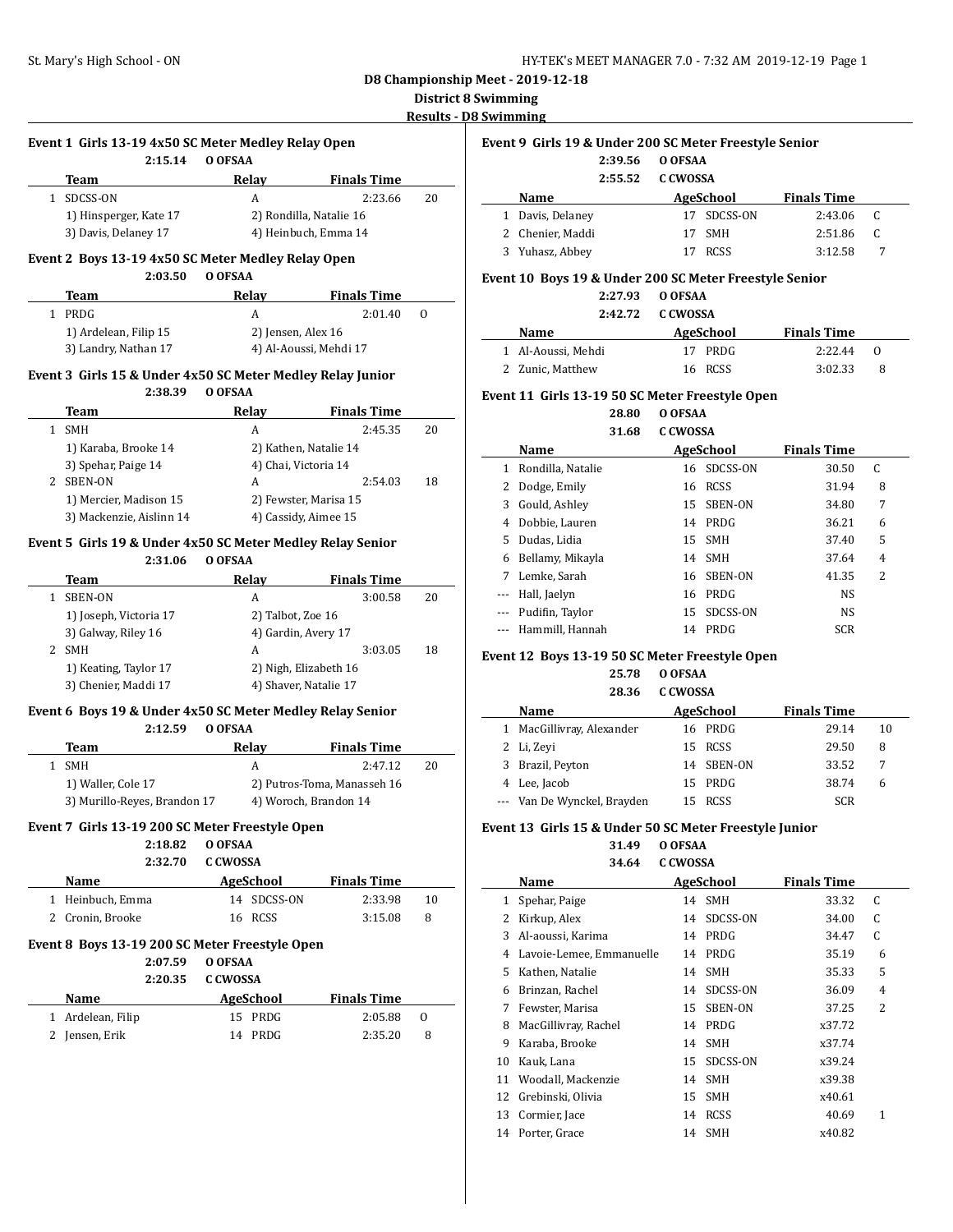$\overline{\phantom{a}}$ 

**D8 Championship Meet - 2019-12-18**

**District 8 Swimming**

 $\overline{\phantom{0}}$ 

 $\overline{\phantom{a}}$ 

**Results - D8 Swimming**

| (Event 13 Girls 15 & Under 50 SC Meter Freestyle Junior) |                          |           |             |                    |  |  |  |
|----------------------------------------------------------|--------------------------|-----------|-------------|--------------------|--|--|--|
|                                                          | Name                     | AgeSchool |             | <b>Finals Time</b> |  |  |  |
| 15                                                       | Cassidy, Aimee           | 15        | SBEN-ON     | 40.91              |  |  |  |
| 16                                                       | Kuepfer, Olivia          | 15        | SDCSS-ON    | x42.61             |  |  |  |
| 17                                                       | Coghill, Jessica         | 15        | <b>SMH</b>  | x43.44             |  |  |  |
| 18                                                       | Voisin, Cheyenne         |           | 14 SMH      | x45.06             |  |  |  |
| 19                                                       | Lee, Sarah               | 15        | SBEN-ON     | x45.28             |  |  |  |
| 20                                                       | Fascinato, Ireland       | 15        | SDCSS-ON    | x45.48             |  |  |  |
| 21                                                       | Armitage, Dacia          | 14        | RCSS        | 46.22              |  |  |  |
|                                                          | 22 Lankowski, Jade       | 15        | <b>RCSS</b> | x47.16             |  |  |  |
| 23                                                       | Kaufman, Leanne          |           | 15 RCSS     | x47.97             |  |  |  |
| 24                                                       | Taylor-Peckover, Abigail |           | 14 SMH      | x1:02.98           |  |  |  |
| $- - -$                                                  | McCabe, Zoe              | 14        | RCSS        | NS                 |  |  |  |
| ---                                                      | Baillargeon, Grace       |           | 15 SDCSS-ON | NS                 |  |  |  |
|                                                          | Pierson, Summer          | 14        | RCSS        | NS                 |  |  |  |
|                                                          | Duarte, Julia            |           | 14 SDCSS-ON | NS                 |  |  |  |

#### **Event 14 Boys 15 & Under 50 SC Meter Freestyle Junior**

|    | 30.27               | O OFSAA           |          |                    |    |
|----|---------------------|-------------------|----------|--------------------|----|
|    | 33.29               | <b>C CWOSSA</b>   |          |                    |    |
|    | Name                | <b>AgeSchool</b>  |          | <b>Finals Time</b> |    |
| 1  | Pusztahegyi, Markus | <b>SMH</b><br>15  |          | 31.16              | C. |
| 2  | Johnston, Jack      | <b>SMH</b><br>14  |          | 33.47              | 8  |
| 3  | Stapleton, Andrew   | 15                | SDCSS-ON | 34.23              | 7  |
| 4  | Wells, Adain        | <b>SMH</b><br>15  |          | x35.87             |    |
| 5  | Smith, Braedan      | 15                | SDCSS-ON | 36.50              | 6  |
| 6  | Hodd, Zach          | <b>SMH</b><br>14  |          | x37.50             |    |
| 7  | Hartman, Mitchell   | 15                | SDCSS-ON | x37.64             |    |
| 8  | Almeida, Nicholas   | PRDG<br>15        |          | 37.70              | 5  |
| 9  | Lubitz, Danny       | <b>SMH</b><br>15  |          | x37.86             |    |
| 10 | Ernst, Mathew       | 14                | SDCSS-ON | x40.80             |    |
| 11 | Lesperance, Luke    | <b>SMH</b><br>14  |          | x41.23             |    |
| 12 | Murray, Anthony     | 14                | SDCSS-ON | x41.78             |    |
| 13 | Sabado, Dominic     | <b>RCSS</b><br>15 |          | 42.23              | 4  |
| 14 | Ward, Adam          | 15<br><b>SMH</b>  |          | x43.05             |    |
| 15 | Blanchard, Adam     | 14                | SDCSS-ON | x43.50             |    |
| 16 | Morales, Connor     | <b>RCSS</b><br>15 |          | 43.58              | 2  |
| 17 | Brown, Adam         | 15                | SDCSS-ON | x44.86             |    |
| 18 | Woroch, Brandon     | <b>SMH</b><br>14  |          | x46.70             |    |
|    | Garstka, Patryk     | <b>SMH</b><br>14  |          | NS                 |    |

### **Event 15 Girls 19 & Under 50 SC Meter Freestyle Senior**

**31.27 O OFSAA 34.40 C CWOSSA**

|    | JT.TV            | <u>u uwujin</u>   |          |                    |   |
|----|------------------|-------------------|----------|--------------------|---|
|    | Name             | AgeSchool         |          | <b>Finals Time</b> |   |
| 1  | Fabian, Gillian  | 16                | SDCSS-ON | 31.31              | C |
| 2  | Hinsperger, Kate | 17                | SDCSS-ON | 31.95              | C |
| 3  | Joseph, Victoria | 17                | SBEN-ON  | 33.99              | C |
| 4  | Baleta, Iva      | 16                | SDCSS-ON | x34.75             |   |
| 5  | Mendoza, Kirsten | 16                | SDCSS-ON | x37.76             |   |
| 6  | Stark, Emmaline  | <b>RCSS</b><br>17 |          | 38.09              | 6 |
| 7  | Busse, Kristen   | 16                | SDCSS-ON | x39.93             |   |
| 8  | Nigh, Elizabeth  | <b>SMH</b><br>16  |          | 40.01              | 5 |
| 9  | Gardin, Avery    | 17                | SBEN-ON  | 42.02              | 4 |
| 10 | Canini, Claire   | 17                | SDCSS-ON | x42.58             |   |
| 11 | Keating, Taylor  | <b>SMH</b><br>17  |          | 44.48              | 2 |
| 12 | Shaver, Natalie  | <b>SMH</b><br>17  |          | x45.05             |   |
|    |                  |                   |          |                    |   |

| 13 Evans, Emily    | 16 RCSS | 45.63  |  |
|--------------------|---------|--------|--|
| 14 Peplinski, Lily | 17 RCSS | x46.98 |  |
| --- Penner, Halina | 16 SMH  | NS     |  |

## **Event 16 Boys 19 & Under 50 SC Meter Freestyle Senior**

**27.26 O OFSAA**

|     | 30.38                  | <b>C CWOSSA</b> |             |                    |              |
|-----|------------------------|-----------------|-------------|--------------------|--------------|
|     | Name                   | AgeSchool       |             | <b>Finals Time</b> |              |
| 1   | Al-Aoussi, Mehdi       | 17              | PRDG        | 28.70              | C            |
| 2   | Murillo-Reyes, Brandon | 17              | SMH         | 30.69              | 8            |
| 3   | Moodley, Leo           | 16              | <b>RCSS</b> | 30.76              | 7            |
| 4   | Karpets, Andrij        | 17              | <b>RCSS</b> | 33.05              | 6            |
| 5   | Czevar-Jacobs, Brandon | 16              | SBEN-ON     | 33.39              | 5            |
| 6   | Pavlyshyn, Maksym      | 16              | PRDG        | 34.64              | 4            |
| 7   | Pusztahegyi, Markus    | 15              | <b>SMH</b>  | 34.94              | 2            |
| 8   | Jones, Skye            | 14              | SDCSS-ON    | 35.80              | $\mathbf{1}$ |
| 9   | Lemay, Curtis          | 16              | PRDG        | x36.12             |              |
| 10  | Waller, Cole           | 17              | <b>SMH</b>  | x38.31             |              |
| 11  | Toma, Paul             | 16              | SDCSS-ON    | 45.47              |              |
| 12  | Jiang, Boyang          | 17              | RCSS        | x50.97             |              |
| --- | Stapleton, Andrew      | 15              | SDCSS-ON    | NS                 |              |
|     | Molinero, Victoriano   | 16              | <b>SMH</b>  | <b>NS</b>          |              |

#### **Event 17 Girls 13-19 100 SC Meter IM Open**

**1:12.78 O OFSAA 1:20.06 C CWOSSA**

|   | Name                | AgeSchool       | <b>Finals Time</b> |   |  |
|---|---------------------|-----------------|--------------------|---|--|
|   | Caron, Ava          | PRDG<br>17      | 1:17.95            | C |  |
|   | Rondilla, Natalie   | 16 SDCSS-ON     | 1:18.06            |   |  |
| 3 | Dodge, Emily        | RCSS<br>16      | 1:21.38            | 7 |  |
| 4 | Caron, Hannah       | PRDG<br>15      | 1:22.17            | 6 |  |
| 5 | Gould, Ashley       | 15 SBEN-ON      | 1:37.28            | 5 |  |
|   | --- Hall, Jaelyn    | PRDG<br>16      | NS                 |   |  |
|   | --- Pudifin, Taylor | SDCSS-ON<br>15. | NS                 |   |  |
|   |                     |                 |                    |   |  |

### **Event 18 Boys 13-19 100 SC Meter IM Open**

|                | 1:07.43 | O OFSAA<br>1:14.17 C CWOSSA |                    |          |  |
|----------------|---------|-----------------------------|--------------------|----------|--|
| <b>Name</b>    |         | AgeSchool                   | <b>Finals Time</b> |          |  |
| 1 Jensen, Alex |         | 16 PRDG                     | 1:07.02            | $\Omega$ |  |
| 2 Jensen, Erik |         | 14 PRDG                     | 1:23.86            | 8        |  |
|                |         |                             |                    |          |  |

### **Event 19 Girls 13-19 200 SC Meter IM Open**

|         | $3 + 200$ 30 Mcter In Op |
|---------|--------------------------|
| 2:36.31 | O OFSAA                  |
| 2:51.94 | C CWOSSA                 |

|                                                                                          | <b>Name</b>         | AgeSchool | <b>Finals Time</b> |  |  |  |
|------------------------------------------------------------------------------------------|---------------------|-----------|--------------------|--|--|--|
|                                                                                          | 1 Cronin, Brooke    | 16 RCSS   | 3:37.55<br>10      |  |  |  |
|                                                                                          | --- Hammill, Hannah | 14 PRDG   | <b>SCR</b>         |  |  |  |
| $F_{\text{total}}$ 20, $D_{\text{total}}$ 49, 40, 200, 66 Material IM $O_{\text{total}}$ |                     |           |                    |  |  |  |

#### **Event 20 Boys 13-19 200 SC Meter IM Open**

|               | 2:22.29 | O OFSAA   |                    |    |
|---------------|---------|-----------|--------------------|----|
|               | 2:36.52 | C CWOSSA  |                    |    |
| Name          |         | AgeSchool | <b>Finals Time</b> |    |
| 1 Landry, Luc |         | 14 PRDG   | 2:37.65            | 10 |
| Jensen, Erik  |         | 14 PRDG   | 2:58.76            | 8  |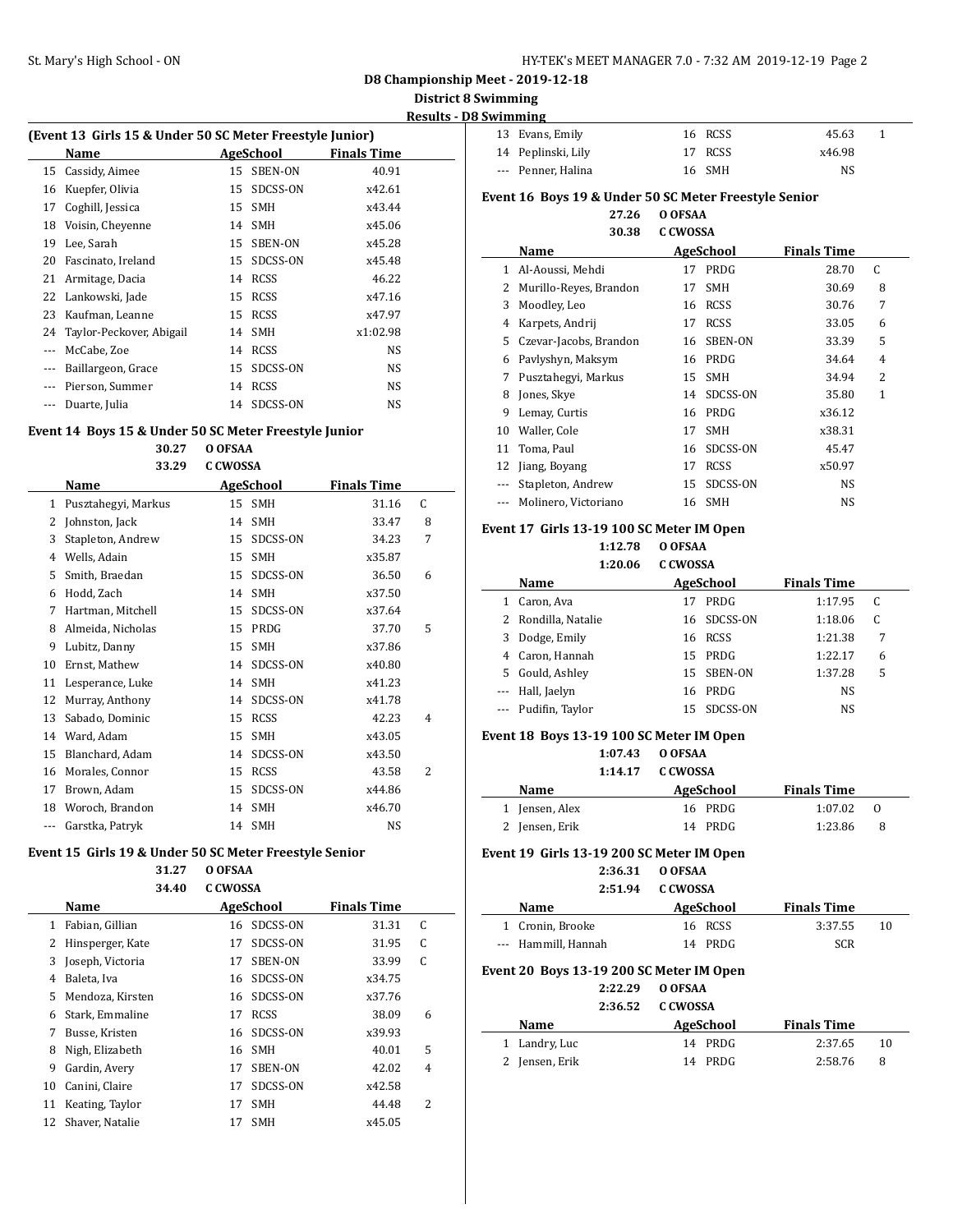**District 8 Swimming**

**Results - D8 Swimming**

|                       | Event 21 Girls 15 & Under 100 SC Meter IM Junior       |                   |                    |    |
|-----------------------|--------------------------------------------------------|-------------------|--------------------|----|
|                       | 1:22.48                                                | O OFSAA           |                    |    |
|                       | 1:30.73                                                | <b>C CWOSSA</b>   |                    |    |
|                       | Name                                                   | AgeSchool         | <b>Finals Time</b> |    |
|                       | 1 Chai, Victoria                                       | 14 SMH            | 1:32.13            | 10 |
|                       | 2 Mercier, Madison                                     | 15 SBEN-ON        | 1:38.97            | 8  |
|                       | 3 Fischbach, Tabitha                                   | 15 RCSS           | 1:51.34            | 7  |
|                       | --- McCabe, Zoe                                        | 14 RCSS           | NS                 |    |
|                       | --- Lankowski, Jade                                    | 15 RCSS           | NS                 |    |
|                       | Event 22 Boys 15 & Under 100 SC Meter IM Junior        |                   |                    |    |
|                       | 1:17.21                                                | O OFSAA           |                    |    |
|                       | 1:24.93                                                | C CWOSSA          |                    |    |
|                       | Name                                                   | AgeSchool         | <b>Finals Time</b> |    |
|                       | 1 Johnston, Jack                                       | 14 SMH            | 1:33.79            | 10 |
| 2                     | Morales, Connor                                        | 15 RCSS           | 2:01.95            | 8  |
|                       |                                                        |                   |                    |    |
|                       | Event 23 Girls 19 & Under 100 SC Meter IM Senior       |                   |                    |    |
|                       | 1:21.53                                                | O OFSAA           |                    |    |
|                       | 1:28.58                                                | <b>C CWOSSA</b>   |                    |    |
|                       | Name                                                   | AgeSchool         | <b>Finals Time</b> |    |
|                       | 1 Fabian, Gillian                                      | 16 SDCSS-ON       | 1:16.74            | 0  |
|                       | 2 Hinsperger, Kate                                     | 17 SDCSS-ON       | 1:24.45            | C. |
|                       | 3 Yuhasz, Abbey                                        | 17 RCSS           | 1:33.61            | 7  |
|                       | Event 24 Boys 19 & Under 100 SC Meter IM Senior        |                   |                    |    |
|                       | 1:12.92                                                | O OFSAA           |                    |    |
|                       | 1:20.21                                                | <b>C CWOSSA</b>   |                    |    |
|                       | Name                                                   | AgeSchool         | <b>Finals Time</b> |    |
|                       | 1 Murillo-Reyes, Brandon                               | 17 SMH            | 1:18.39            | C  |
|                       | 2 Benest, Patrick                                      | 16 RCSS           | 1:20.77            | 8  |
|                       |                                                        |                   |                    |    |
|                       | Event 25 Girls 13-19 100 SC Meter Butterfly Open       |                   |                    |    |
|                       | 1:08.97                                                | O OFSAA           |                    |    |
|                       | 1:15.87                                                | <b>C CWOSSA</b>   |                    |    |
|                       | Name                                                   | <b>AgeSchool</b>  | <b>Finals Time</b> |    |
|                       | 1 Cronin. Brooke                                       | 16 RCSS           | 1:45.03            | 10 |
|                       | Event 26 Boys 13-19 100 SC Meter Butterfly Open        |                   |                    |    |
|                       | 1:01.96                                                | O OFSAA           |                    |    |
|                       |                                                        | 1:08.16 C CWOSSA  |                    |    |
|                       | Name                                                   | AgeSchool         | <b>Finals Time</b> |    |
| $\mathbf{1}$          | Landry, Nathan                                         | PRDG<br>17        | 1:01.17            | 0  |
| $\mathbf{2}^{\prime}$ | Landry, Luc                                            | PRDG<br>14        | 1:08.54            | 8  |
|                       |                                                        |                   |                    |    |
|                       | Event 27 Girls 15 & Under 50 SC Meter Butterfly Junior |                   |                    |    |
|                       | 35.58                                                  | O OFSAA           |                    |    |
|                       | 39.14                                                  | C CWOSSA          |                    |    |
|                       | Name                                                   | <u>AgeSchool</u>  | <b>Finals Time</b> |    |
| 1                     | Spehar, Paige                                          | SMH<br>14         | 38.54              | C  |
| $\mathbf{2}$          | Chai, Victoria                                         | 14<br><b>SMH</b>  | 40.31              | 8  |
| 3                     | Mackenzie, Aislinn                                     | SBEN-ON<br>14     | 45.96              | 7  |
|                       | 4 Woodall, Mackenzie                                   | 14<br>SMH         | x51.64             |    |
|                       | 5 Armitage, Dacia                                      | <b>RCSS</b><br>14 | 58.03              | 6  |
|                       | Pierson, Summer                                        | <b>RCSS</b><br>14 | NS                 |    |

|       | Event 28 Boys 15 & Under 50 SC Meter Butterfly Junior<br>32.60 | O OFSAA                    |                    |        |
|-------|----------------------------------------------------------------|----------------------------|--------------------|--------|
|       | 35.87                                                          | C CWOSSA                   |                    |        |
|       | Name                                                           | <b>AgeSchool</b>           | <b>Finals Time</b> |        |
|       | 1 Sabado, Dominic                                              | 15 RCSS                    | 1:00.61            | 10     |
|       | Event 29 Girls 19 & Under 50 SC Meter Butterfly Senior         |                            |                    |        |
|       | 34.39                                                          | O OFSAA                    |                    |        |
|       | 37.83                                                          | <b>C CWOSSA</b>            |                    |        |
|       | Name                                                           | AgeSchool                  | <b>Finals Time</b> |        |
|       | 1 Davis, Delaney                                               | 17 SDCSS-ON                | 35.34              | C      |
|       | 2 Hinsperger, Kate                                             | SDCSS-ON<br>17             | 35.68              | C      |
|       | 3 Fabian, Gillian                                              | SDCSS-ON<br>16             | x36.22             | C      |
|       | Event 30 Boys 19 & Under 50 SC Meter Butterfly Senior          |                            |                    |        |
|       | 30.49                                                          | O OFSAA                    |                    |        |
|       | 33.54                                                          | C CWOSSA                   |                    |        |
|       | Name                                                           | AgeSchool                  | <b>Finals Time</b> |        |
|       | 1 Al-Aoussi, Mehdi                                             | 17 PRDG                    | 31.74              | C      |
|       | 2 Murillo-Reyes, Brandon                                       | <b>SMH</b><br>17           | 37.09              | 8      |
|       | 3 Benest, Patrick                                              | 16 RCSS                    | 41.21              | 7      |
|       |                                                                |                            |                    |        |
|       | Event 31 Girls 13-19 100 SC Meter Freestyle Open               |                            |                    |        |
|       | 1:01.93                                                        | O OFSAA                    |                    |        |
|       | 1:08.12                                                        | C CWOSSA                   |                    |        |
|       | Name                                                           | AgeSchool                  | <b>Finals Time</b> |        |
|       | 1 Dodge, Emily                                                 | 16 RCSS                    | 1:10.52            | 10     |
|       | 2 Heinbuch, Emma                                               | 14 SDCSS-ON                | 1:10.68            | 8      |
|       | 3 Caron, Hannah                                                | 15 PRDG                    | 1:10.84            | 7      |
|       | 4 Gould, Ashley                                                | 15 SBEN-ON                 | 1:21.86            | 6      |
|       | 5 Lemke, Sarah                                                 | 16 SBEN-ON                 | 1:27.20            | 5      |
|       | 6 Bellamy, Mikayla                                             | 14 SMH                     | 1:28.00            | 4      |
|       | --- Hall, Jaelyn                                               | 16 PRDG                    | NS                 |        |
|       | Event 32 Boys 13-19 100 SC Meter Freestyle Open                |                            |                    |        |
|       | 59.85                                                          | O OFSAA                    |                    |        |
|       | 1:05.84                                                        | <b>C CWOSSA</b>            |                    |        |
|       | Name                                                           | AgeSchool                  | <b>Finals Time</b> |        |
|       | 1 Landry, Nathan                                               | 17 PRDG                    | 58.82              | 0      |
|       | 2 Landry, Luc                                                  | 14 PRDG                    | 1:03.53            | C      |
|       | 3 Li, Zeyi                                                     | 15<br>RCSS                 | 1:04.46            | C      |
|       | 4 Brazil, Peyton                                               | 14<br>SBEN-ON              | 1:18.31            | 6      |
|       |                                                                |                            | SCR                |        |
| $---$ | Van De Wynckel, Brayden                                        | 15<br>RCSS                 |                    |        |
|       |                                                                |                            |                    |        |
|       | Event 33 Girls 15 & Under 100 SC Meter Freestyle Junior        |                            |                    |        |
|       | 1:12.30<br>1:19.53                                             | O OFSAA<br><b>C CWOSSA</b> |                    |        |
|       |                                                                |                            |                    |        |
|       | Name                                                           | <b>AgeSchool</b>           | <b>Finals Time</b> | C      |
|       | 1 Al-aoussi, Karima                                            | 14 PRDG<br>PRDG<br>14      | 1:17.59            |        |
|       | 2 MacGillivray, Rachel<br>3 Cassidy, Aimee                     | SBEN-ON<br>15              | 1:25.82<br>1:31.93 | 8<br>7 |
|       | 4 Fischbach, Tabitha                                           | RCSS<br>15                 |                    | 6      |
|       | 5 Porter, Grace                                                | SMH<br>14                  | 1:36.57<br>1:37.06 | 5      |
|       | 6 Lee, Sarah                                                   | 15<br>SBEN-ON              | 1:42.46            | 4      |
|       | 7 Kaufman, Leanne                                              | RCSS<br>15                 | 1:53.39            | 2      |
|       | --- Lavoie-Lemee, Emmanuelle                                   | PRDG<br>14                 | NS                 |        |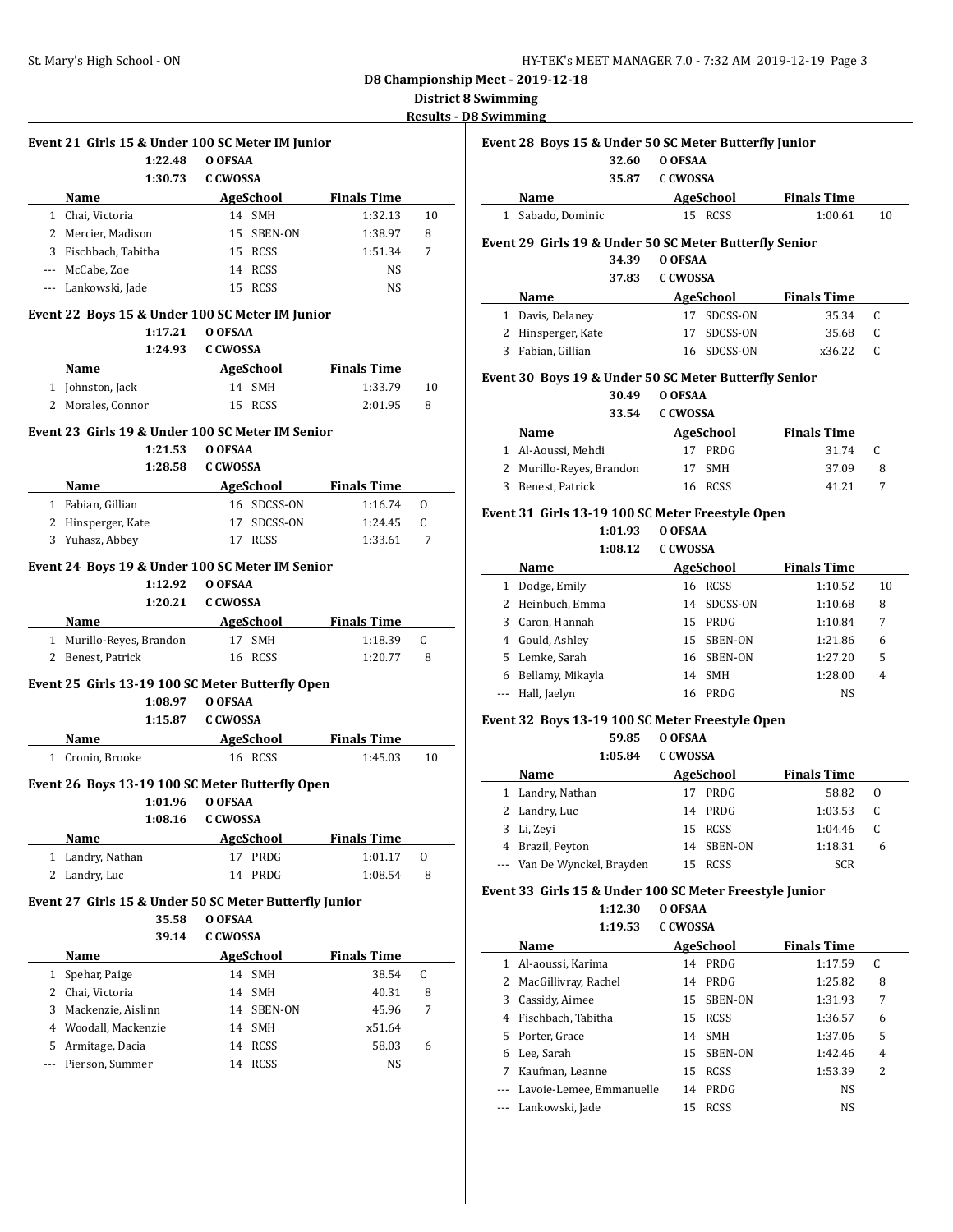### **District 8 Swimming**

 $\sim$ 

 $\overline{a}$ 

### **Results - D8 Swimming**

| Event 34 Boys 15 & Under 100 SC Meter Freestyle Junior |                       |           |                    |    |  |  |  |
|--------------------------------------------------------|-----------------------|-----------|--------------------|----|--|--|--|
|                                                        | 1:06.20               | O OFSAA   |                    |    |  |  |  |
|                                                        | 1:12.82               | C.C.WOSSA |                    |    |  |  |  |
|                                                        | <b>Name</b>           | AgeSchool | <b>Finals Time</b> |    |  |  |  |
|                                                        | 1 Pusztahegyi, Markus | 15 SMH    | 1:16.26            | 10 |  |  |  |
|                                                        | 2 Johnston, Jack      | 14 SMH    | 1:19.33            | 8  |  |  |  |
|                                                        | 3 Woroch, Brandon     | 14 SMH    | x1:54.56           |    |  |  |  |

#### **Event 35 Girls 19 & Under 100 SC Meter Freestyle Senior**

#### **1:10.35 O OFSAA**

**1:17.39 C CWOSSA**

|    | Name               | <b>AgeSchool</b> |             | <b>Finals Time</b> |   |
|----|--------------------|------------------|-------------|--------------------|---|
| 1  | Davis, Delaney     | 17               | SDCSS-ON    | 1:14.98            | C |
|    | Stark, Emmaline    | 17               | <b>RCSS</b> | 1:22.27            | 8 |
| 3  | Woodall, Mackenzie |                  | 14 SMH      | 1:29.68            | 7 |
| 4  | Busse, Kristen     |                  | 16 SDCSS-ON | 1:30.89            | 6 |
| 5. | Galway, Riley      | 16               | SBEN-ON     | 1:33.84            | 5 |
| 6. | Shaver, Natalie    | 17               | <b>SMH</b>  | 1:47.65            | 4 |
|    | Evans, Emily       | 16               | <b>RCSS</b> | NS                 |   |
|    | --- Penner, Halina | 16               | <b>SMH</b>  | NS                 |   |

#### **Event 36 Boys 19 & Under 100 SC Meter Freestyle Senior**

**1:03.33 O OFSAA**

#### **1:09.66 C CWOSSA**

| <b>Name</b>       |                          | AgeSchool |            | <b>Finals Time</b> |    |  |
|-------------------|--------------------------|-----------|------------|--------------------|----|--|
|                   | 1 Lavoie-Lemee, Étienne  |           | 17 PRDG    | 1:08.01            | C. |  |
| 2 Karpets, Andrij |                          |           | 17 RCSS    | 1:15.53            | 8  |  |
|                   | 3 Czevar-Jacobs, Brandon |           | 16 SBEN-ON | 1:19.57            |    |  |
| Lubitz, Danny     |                          |           | <b>SMH</b> | 1:29.82            |    |  |

#### **Event 37 Girls 13-19 100 SC Meter Backstroke Open**

**1:09.97 O OFSAA**

| 1:16.97 | C CWOSSA |
|---------|----------|
|---------|----------|

|   | Name               | AgeSchool |            | <b>Finals Time</b> |    |
|---|--------------------|-----------|------------|--------------------|----|
|   | 1 Caron, Hannah    |           | 15 PRDG    | 1:17.17            | 10 |
|   | 2 Caron, Ava       | 17        | PRDG       | 1:20.97            | 8  |
| 3 | Lemke, Sarah       |           | 16 SBEN-ON | 1:38.33            |    |
|   | 4 Dudas, Lidia     |           | 15 SMH     | 1:39.08            | 6  |
|   | 5 Bellamy, Mikayla |           | 14 SMH     | 1:43.53            | 5  |
| h | Dobbie, Lauren     | 14        | PRDG       | x1:44.03           |    |

#### **Event 38 Boys 13-19 100 SC Meter Backstroke Open**

#### **1:05.58 O OFSAA**

**1:12.14 C CWOSSA**

| <b>Name</b>                 | AgeSchool | <b>Finals Time</b> |     |
|-----------------------------|-----------|--------------------|-----|
| 1 Ardelean, Filip           | 15 PRDG   | 1:06.45            | - C |
| 2 MacGillivray, Alexander   | 16 PRDG   | 1:14.72            | 8   |
| --- Van De Wynckel, Brayden | 15 RCSS   | <b>SCR</b>         |     |

### **Event 39 Girls 15 & Under 50 SC Meter Backstroke Junior**

# **37.88 O OFSAA**

**41.67 C CWOSSA**

| <b>Name</b>        | AgeSchool |     | <b>Finals Time</b>                      |   |  |
|--------------------|-----------|-----|-----------------------------------------|---|--|
| Kirkup, Alex       |           |     | 40.93                                   |   |  |
| 2 Mercier, Madison |           |     | 42.93                                   | 8 |  |
| Mackenzie, Aislinn |           |     | 44.50                                   |   |  |
| 4 Karaba, Brooke   | 14        | SMH | 48.57                                   | 6 |  |
| Voisin, Chevenne   | 14        | SMH | 52.76                                   | 5 |  |
|                    |           |     | 14 SDCSS-ON<br>15 SBEN-ON<br>14 SBEN-ON |   |  |

|   | 6 Cronkwright, Sydney        |    | 15 PRDG | 53.45  | 4 |  |
|---|------------------------------|----|---------|--------|---|--|
|   | 7 Coghill, Jessica           |    | 15 SMH  | x54.92 |   |  |
| 8 | Armitage, Dacia              |    | 14 RCSS | 55.02  | 2 |  |
|   | 9 Kaufman, Leanne            |    | 15 RCSS | 57.98  |   |  |
|   | --- McCabe, Zoe              |    | 14 RCSS | NS     |   |  |
|   | --- Lavoie-Lemee, Emmanuelle | 14 | PRDG    | NS.    |   |  |

### **Event 40 Boys 15 & Under 50 SC Meter Backstroke Junior**

**35.73 O OFSAA**

|    | 39.30               | C CWOSSA |             |                    |    |
|----|---------------------|----------|-------------|--------------------|----|
|    | Name                |          | AgeSchool   | <b>Finals Time</b> |    |
|    | Hodd, Zach          |          | 14 SMH      | 47.12              | 10 |
|    | 2 Hartman, Mitchell |          | 15 SDCSS-ON | 47.62              | 8  |
|    | Smith, Braedan      |          | 15 SDCSS-ON | 48.01              | 7  |
|    | 4 Sabado, Dominic   |          | 15 RCSS     | 52.83              | 6  |
| 5. | Lesperance, Luke    |          | 14 SMH      | 53.26              | 5  |
|    | --- Garstka, Patryk | 14       | SMH         | NS                 |    |

## **Event 41 Girls 19 & Under 50 SC Meter Backstroke Senior**

**40.50 C CWOSSA**

| Name                       | AgeSchool |             | <b>Finals Time</b> |    |
|----------------------------|-----------|-------------|--------------------|----|
| 1 Canini, Claire           |           | 17 SDCSS-ON | 46.04              | 10 |
| 2 Stark, Emmaline          |           | <b>RCSS</b> | 46.47              | 8  |
| 3 Gardin, Avery            |           | 17 SBEN-ON  | 49.78              | 7  |
| 4 Galway, Riley            |           | 16 SBEN-ON  | 50.44              | 6  |
| 5 Taylor-Peckover, Abigail |           | 14 SMH      | 57.65              | 5  |

## **Event 42 Boys 19 & Under 50 SC Meter Backstroke Senior**

|   | 38.00               | C.C.WOSSA         |                    |    |
|---|---------------------|-------------------|--------------------|----|
|   | Name                | AgeSchool         | <b>Finals Time</b> |    |
| 1 | Moodley, Leo        | 16 RCSS           | 38.47              | 10 |
|   | Lemay, Curtis       | PRDG<br>16        | 42.99              | 8  |
| 3 | Waller, Cole        | <b>SMH</b><br>17  | 45.44              | 7  |
| 4 | Wells, Adain        | 15 SMH            | 46.14              | 6  |
|   | 5 Pavlyshyn, Maksym | 16 PRDG           | 48.62              | 5  |
| 6 | Jiang, Boyang       | <b>RCSS</b><br>17 | 54.01              | 4  |
|   | Zunic, Matthew      | <b>RCSS</b><br>16 | x1:07.65           |    |

### **Event 43 Girls 19 & Under 100 SC Meter Backstroke Senior**

**1:18.84 O OFSAA 1:26.72 C CWOSSA**

| Name               | AgeSchool  | <b>Finals Time</b> |   |
|--------------------|------------|--------------------|---|
| 1 Joseph, Victoria | 17 SBEN-ON | 1:22.37            |   |
| 2 Chenier, Maddi   | 17 SMH     | 1:24.10            |   |
| 3 Peplinski, Lily  | ' RCSS     | 1:51.70            |   |
| 4 Keating, Taylor  | SMH        | 2:04.23            | h |

#### **Event 44 Boys 19 & Under 100 SC Meter Backstroke Senior**

| 1:13.21 | O OFSAA  |
|---------|----------|
| 1:20.53 | C CWOSSA |

|                | ----- | .         |                    |  |
|----------------|-------|-----------|--------------------|--|
| Name           |       | AgeSchool | <b>Finals Time</b> |  |
| 1 Moodley, Leo |       | 16 RCSS   | 1:28.36            |  |

### **Event 45 Girls 13-19 100 SC Meter Breaststroke Open**

**1:20.68 O OFSAA 1:28.75 C CWOSSA**

| AgeSchool   | <b>Finals Time</b> |                   |  |
|-------------|--------------------|-------------------|--|
| 17 PRDG     | 1:27.28            | C.                |  |
| 14 SDCSS-ON | 1:31.63            | 8                 |  |
|             |                    | 1:28.75 C.C.WOSSA |  |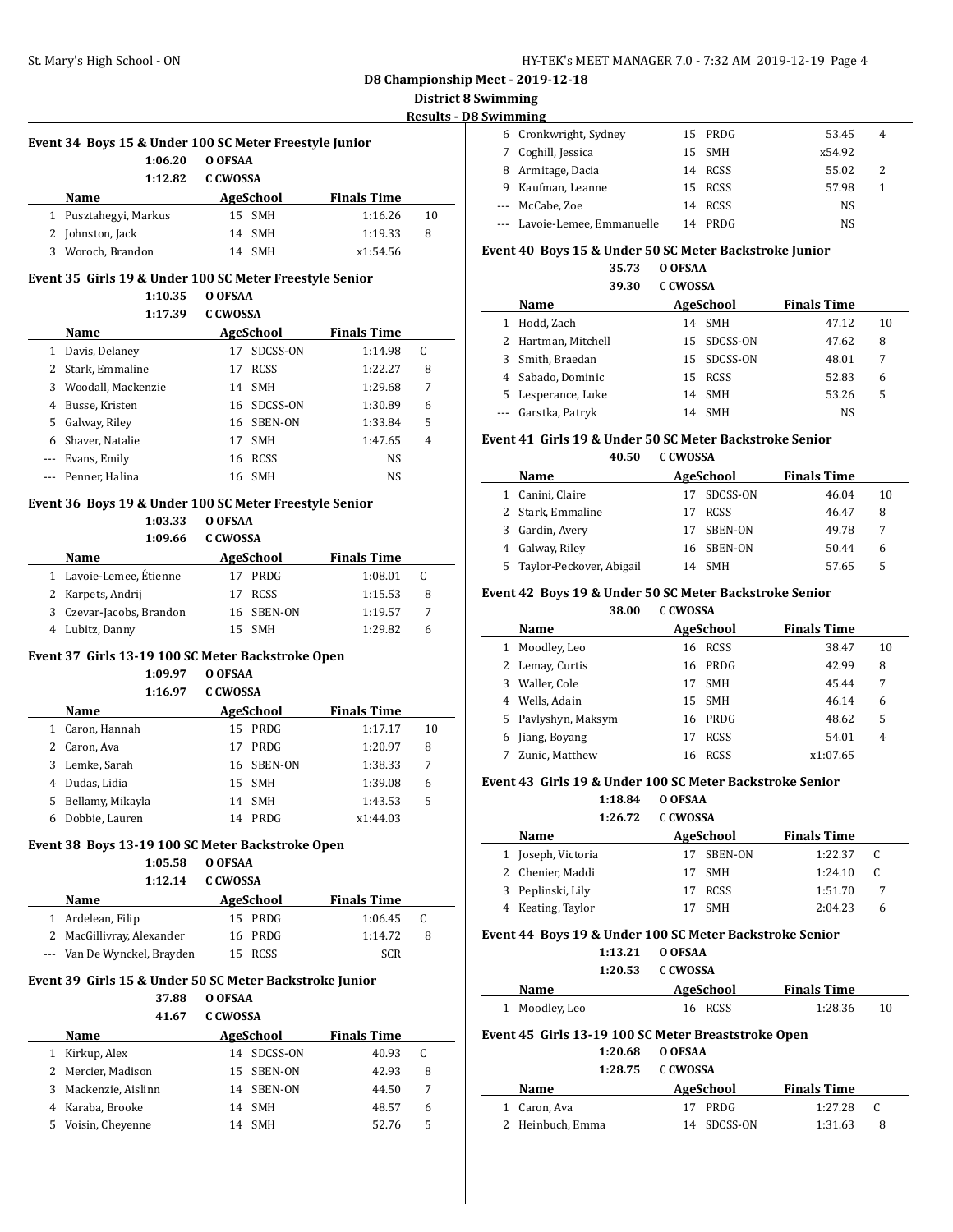## **District 8 Swimming**

**Results - D8 Swimming**

| (Event 45 Girls 13-19 100 SC Meter Breaststroke Open) |                                                           |                 |             |                    |    |  |  |
|-------------------------------------------------------|-----------------------------------------------------------|-----------------|-------------|--------------------|----|--|--|
|                                                       | <b>Name</b>                                               |                 | AgeSchool   | <b>Finals Time</b> |    |  |  |
| 3                                                     | Dudas, Lidia                                              | 15              | <b>SMH</b>  | 1:45.94            | 7  |  |  |
|                                                       | 4 Dobbie, Lauren                                          | 14              | PRDG        | 1:51.42            | 6  |  |  |
|                                                       | --- Hammill, Hannah                                       |                 | 14 PRDG     | <b>SCR</b>         |    |  |  |
|                                                       | Event 46 Boys 13-19 100 SC Meter Breaststroke Open        |                 |             |                    |    |  |  |
|                                                       | 1:10.00                                                   | O OFSAA         |             |                    |    |  |  |
|                                                       | 1:17.00                                                   | <b>C CWOSSA</b> |             |                    |    |  |  |
|                                                       | Name                                                      |                 | AgeSchool   | <b>Finals Time</b> |    |  |  |
| 1                                                     | Jensen, Alex                                              |                 | 16 PRDG     | 1:12.35            | C  |  |  |
| 2                                                     | Li, Zeyi                                                  | 15              | RCSS        | 1:20.57            | 8  |  |  |
| 3                                                     | MacGillivray, Alexander                                   |                 | 16 PRDG     | 1:29.08            | 7  |  |  |
| 4                                                     | Lee, Jacob                                                |                 | 15 PRDG     | x1:43.18           |    |  |  |
| 5                                                     | Brazil, Peyton                                            | 14              | SBEN-ON     | 1:44.41            | 6  |  |  |
|                                                       | Event 47 Girls 15 & Under 50 SC Meter Breaststroke Junior |                 |             |                    |    |  |  |
| O OFSAA<br>41.89                                      |                                                           |                 |             |                    |    |  |  |
|                                                       | 46.08                                                     | <b>C CWOSSA</b> |             |                    |    |  |  |
|                                                       | Name                                                      |                 | AgeSchool   | <b>Finals Time</b> |    |  |  |
|                                                       | 1 Fewster, Marisa                                         |                 | 15 SBEN-ON  | 47.80              | 10 |  |  |
|                                                       | 2 Kathen, Natalie                                         |                 | 14 SMH      | 48.53              | 8  |  |  |
|                                                       | 3 Kirkup, Alex                                            |                 | 14 SDCSS-ON | 49.20              | 7  |  |  |
|                                                       | 4 Kauk, Lana                                              |                 | 15 SDCSS-ON | 50.28              | 6  |  |  |
|                                                       | 5 Porter, Grace                                           |                 | 14 SMH      | 51.23              | 5  |  |  |
|                                                       | 6 MacGillivray, Rachel                                    |                 | 14 PRDG     | 52.24              | 4  |  |  |
|                                                       | 7 Voisin, Cheyenne                                        |                 | 14 SMH      | x53.87             |    |  |  |
| 8                                                     | Cormier, Jace                                             |                 | 14 RCSS     | 54.79              | 2  |  |  |
| 9                                                     | Fascinato, Ireland                                        |                 | 15 SDCSS-ON | x54.82             |    |  |  |
|                                                       | 10 Kuepfer, Olivia                                        |                 | 15 SDCSS-ON | x56.85             |    |  |  |
|                                                       | 11 Fischbach, Tabitha                                     |                 | 15 RCSS     | 57.15              | 1  |  |  |
| 12                                                    | Cronkwright, Sydney                                       | 15              | PRDG        | 57.93              |    |  |  |
| $\overline{a}$                                        | Pierson, Summer                                           |                 | 14 RCSS     | NS                 |    |  |  |
|                                                       | Event 48 Boys 15 & Under 50 SC Meter Breaststroke Junior  |                 |             |                    |    |  |  |
|                                                       | 37.67                                                     | O OFSAA         |             |                    |    |  |  |
|                                                       | 41.44                                                     | <b>C CWOSSA</b> |             |                    |    |  |  |
|                                                       | Name                                                      |                 | AgeSchool   | Finale Time        |    |  |  |

|   | Name                |    | AgeSchool   | <b>Finals Time</b> |    |
|---|---------------------|----|-------------|--------------------|----|
|   | 1 Stapleton, Andrew |    | 15 SDCSS-ON | 43.06              | 10 |
|   | 2 Hodd, Zach        |    | 14 SMH      | 50.31              | 8  |
|   | 4 Murray, Anthony   |    | 14 SDCSS-ON | 51.95              | 7  |
|   | 5 Lesperance, Luke  | 14 | <b>SMH</b>  | 53.24              | 6  |
|   | 6 Blanchard, Adam   |    | 14 SDCSS-ON | x57.91             |    |
|   | 7 Morales, Connor   |    | 15 RCSS     | 59.14              | 5  |
| 8 | Brown, Adam         |    | 15 SDCSS-ON | x1:06.11           |    |
|   | 3 Almeida, Nicholas | 15 | PRDG        | DO.                |    |
|   | Garstka, Patryk     | 14 | <b>SMH</b>  | <b>NS</b>          |    |

## **Event 49 Girls 19 & Under 50 SC Meter Breaststroke Senior**

### **45.00 C CWOSSA**

|   | <b>Name</b>       | AgeSchool |             | <b>Finals Time</b> |   |  |
|---|-------------------|-----------|-------------|--------------------|---|--|
|   | Baleta, Iva       | 16        | SDCSS-ON    | 43.77              |   |  |
|   | 2 Talbot, Zoe     | 16        | SBEN-ON     | 46.79              | 8 |  |
| 3 | Nigh, Elizabeth   |           | 16 SMH      | 49.00              | 7 |  |
| 4 | Evans, Emily      | 16        | <b>RCSS</b> | 53.39              | 6 |  |
|   | 5 Keating, Taylor | 17        | <b>SMH</b>  | 55.90              | 5 |  |
| 6 | Grebinski, Olivia | 15        | <b>SMH</b>  | x56.32             |   |  |
|   | Peplinski, Lily   |           | <b>RCSS</b> | 1:00.01            | 4 |  |

| Event 50 Boys 19 & Under 50 SC Meter Breaststroke Senior |                          |           |             |                    |   |  |
|----------------------------------------------------------|--------------------------|-----------|-------------|--------------------|---|--|
|                                                          | 41.00                    | C.C.WOSSA |             |                    |   |  |
|                                                          | Name                     |           | AgeSchool   | <b>Finals Time</b> |   |  |
| 1                                                        | Karpets, Andrij          | 17        | <b>RCSS</b> | 40.48              | C |  |
|                                                          | 2 Putros-Toma, Manasseh  |           | 16 SMH      | 40.89              | C |  |
| 3                                                        | Pavlyshyn, Maksym        | 16        | PRDG        | 41.82              | 7 |  |
|                                                          | 4 Zunic, Matthew         | 16        | <b>RCSS</b> | 50.35              | 6 |  |
|                                                          | 5 Czevar-Jacobs, Brandon | 16        | SBEN-ON     | 52.93              | 5 |  |
| 6                                                        | Lemay, Curtis            | 16        | PRDG        | 1:02.30            | 4 |  |
|                                                          | Ward, Adam               | 15.       | <b>SMH</b>  | 1:02.96            | 2 |  |
|                                                          | Molinero, Victoriano     | 16        | <b>SMH</b>  | NS.                |   |  |
|                                                          |                          |           |             |                    |   |  |

### **Event 51 Girls 19 & Under 100 SC Meter Breaststroke Senior**

**1:32.16 O OFSAA**

| Name            | AgeSchool   | <b>Finals Time</b> |    |
|-----------------|-------------|--------------------|----|
| Fewster, Marisa | 15 SBEN-ON  | 1:45.29            | 10 |
| 2 Talbot, Zoe   | 16 SBEN-ON  | 1:49.76            | -8 |
| 3 Yuhasz, Abbey | <b>RCSS</b> | 1:51.86            |    |

## **Event 52 Boys 19 & Under 100 SC Meter Breaststroke Senior**

### **1:20.38 O OFSAA 1:28.42 C CWOSSA**

| Name                    |     | AgeSchool  | <b>Finals Time</b> |   |
|-------------------------|-----|------------|--------------------|---|
| 1 Lavoie-Lemee, Étienne | 17  | PRDG       | 1:27.03            | C |
| 2 Benest, Patrick       |     | 16 RCSS    | 1:27.63            |   |
| 3 Putros-Toma, Manasseh |     | 16 SMH     | 1:37.56            |   |
| 4 Woroch, Brandon       |     | 14 SMH     | 2:16.43            | 6 |
| --- Lubitz, Danny       | 15. | <b>SMH</b> | NS.                |   |

#### **Event 53 Girls 13-19 4x100 SC Meter Freestyle Relay Open 4:32.36 O OFSAA**

| Team                    | Relav | <b>Finals Time</b>   |    |
|-------------------------|-------|----------------------|----|
| PRDG                    | A     | 5:13.16              | 20 |
| 1) Al-aoussi, Karima 14 |       | 2) Dobbie, Lauren 14 |    |
| 3) Caron, Ava 17        |       | 4) Caron, Hannah 15  |    |
| <b>RCSS</b>             | A     | 5:39.94              | 18 |
| 1) Stark, Emmaline 17   |       | 2) Yuhasz, Abbey 17  |    |
| 3) Cronin, Brooke 16    |       | 4) Dodge, Emily 16   |    |

#### **Event 54 Boys 13-19 4x100 SC Meter Freestyle Relay Open 4:20.71 O OFSAA**

| . . <i>.</i> .<br>. |                             |                   |                               |   |  |
|---------------------|-----------------------------|-------------------|-------------------------------|---|--|
|                     | Team                        | Relav             | <b>Finals Time</b>            |   |  |
|                     | PRDG                        | А                 | 4:09.33                       | 0 |  |
|                     | 1) Ardelean, Filip 15       | 2) Landry, Luc 14 |                               |   |  |
|                     | 3) Jensen, Alex 16          |                   | 4) Landry, Nathan 17          |   |  |
|                     | PRDG                        | В                 | x5:10.29                      |   |  |
|                     | 1) Lavoie-Lemee, Étienne 17 | 2) Lee, Jacob 15  |                               |   |  |
|                     | 3) Jensen, Erik 14          |                   | 4) MacGillivray, Alexander 16 |   |  |

# **Event 55 Girls 15 & Under 4x50 SC Meter Freestyle Relay Junior**

**2:18.59 O OFSAA**

| Team                           | Relav | <b>Finals Time</b>        |    |
|--------------------------------|-------|---------------------------|----|
| <b>SMH</b>                     | А     | 2:24.39                   | 20 |
| 1) Chai, Victoria 14           |       | 2) Kathen, Natalie 14     |    |
| 3) Grebinski, Olivia 15        |       | 4) Spehar, Paige 14       |    |
| <b>PRDG</b>                    | А     | 2:26.90                   | 18 |
| 1) Lavoie-Lemee, Emmanuelle 14 |       | 2) Cronkwright, Sydney 15 |    |
| 3) MacGillivray, Rachel 14     |       | 4) Al-aoussi, Karima 14   |    |